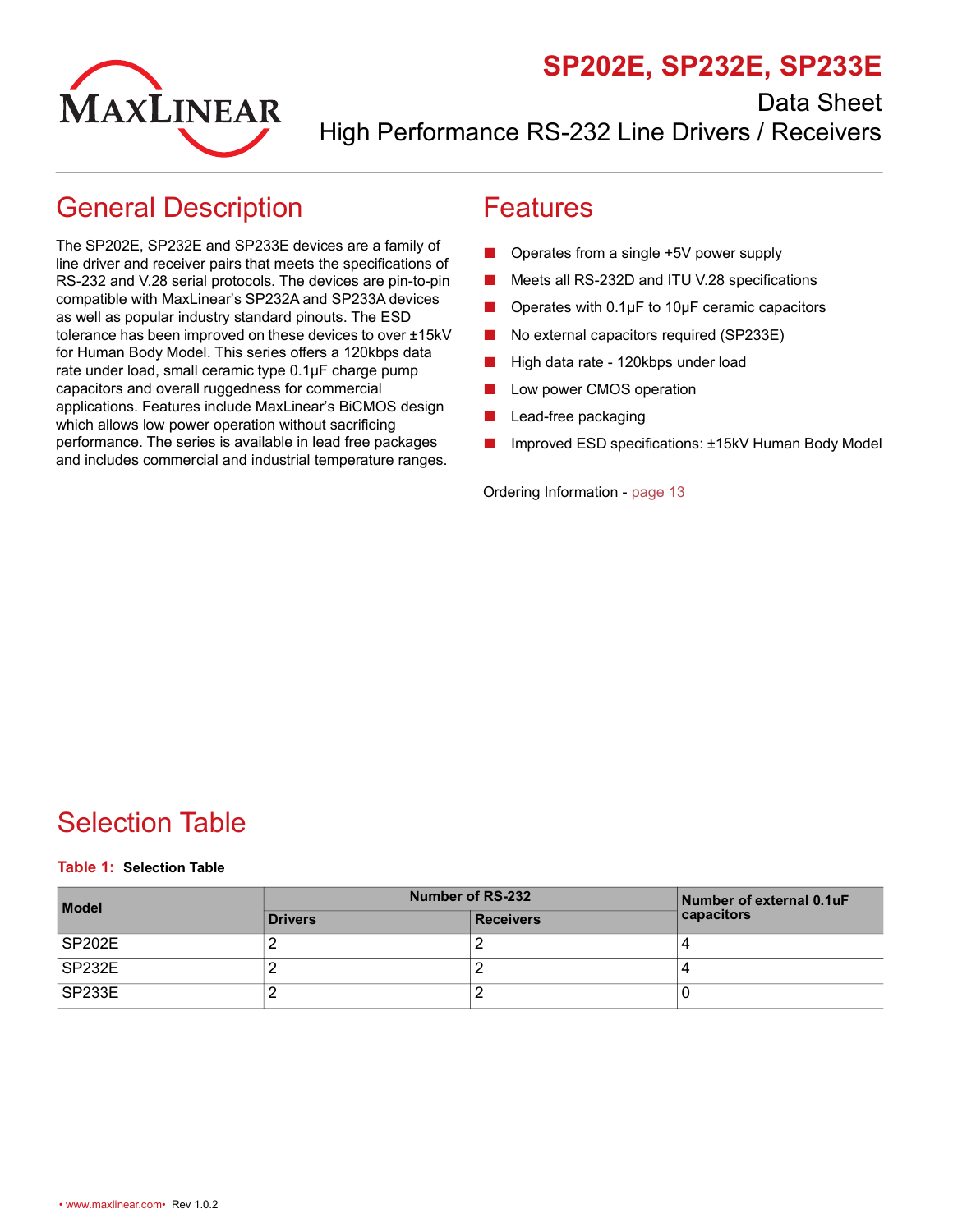# Revision History

| Document No.   | <b>Release Date</b> | <b>Change Description</b>                                                                                                                                                                                                                          |
|----------------|---------------------|----------------------------------------------------------------------------------------------------------------------------------------------------------------------------------------------------------------------------------------------------|
| $\overline{A}$ | 7/19/04             | Original Sipex Data Sheet.                                                                                                                                                                                                                         |
| 1.0.0          | 11/6/08             | Generate new Data Sheet using Exar format and change revision to 1.0.0. Remove IEC Air<br>and Contact ESD ratings. Update ordering information to remove EOL part numbers. Update<br>charge pump description to show regulated charge pump design. |
| 1.0.1          | 6/3/11              | Remove SP310ECP-L and SP310EEP-L per PDN 110510-01                                                                                                                                                                                                 |
| 1.0.2          | 3/28/19             | Update to MaxLinear format. Update ordering information. Moved ESD ratings to under<br>Absolute Maximum Ratings. Removed obsolete SP310E and SP312E.                                                                                               |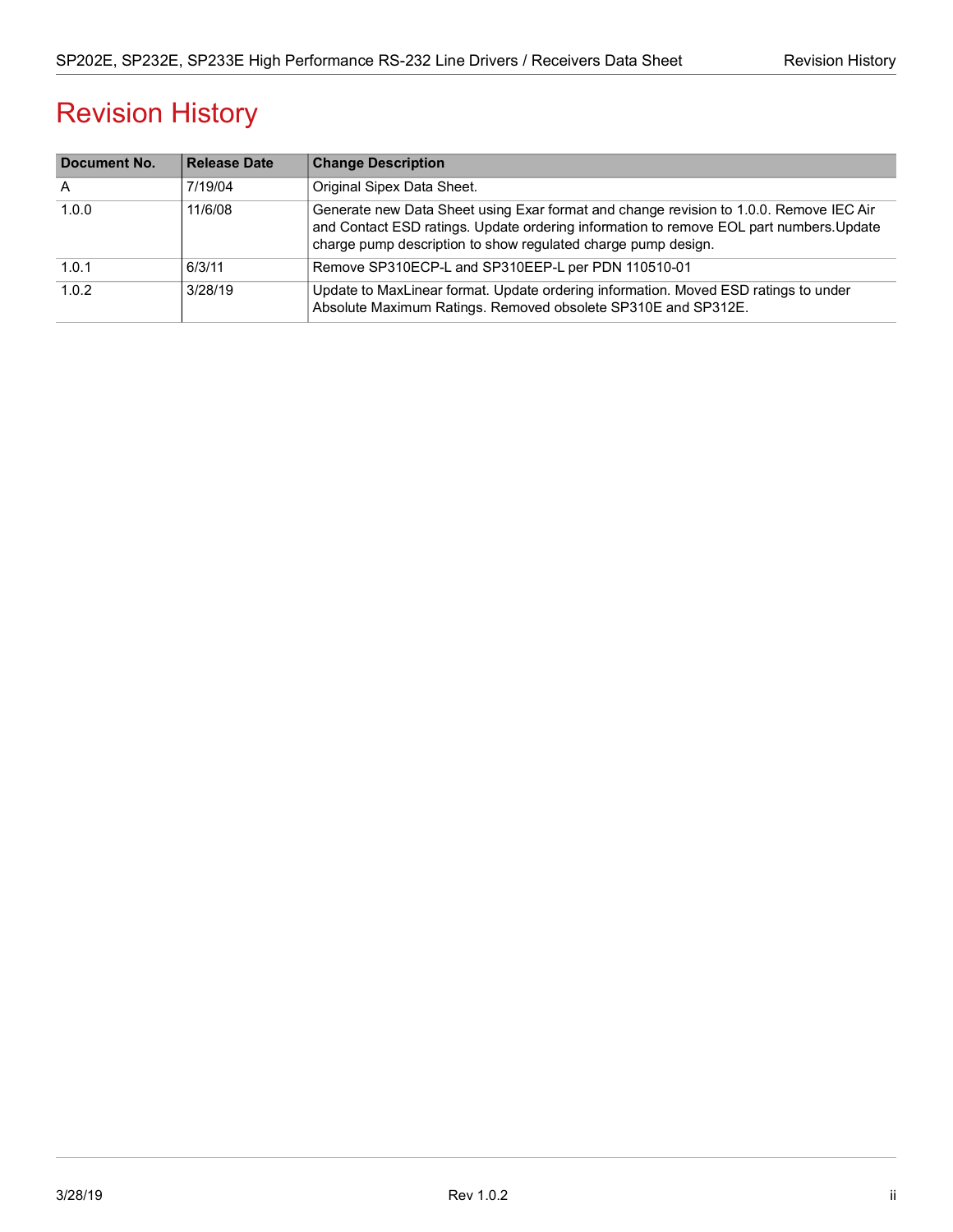# **Table of Contents**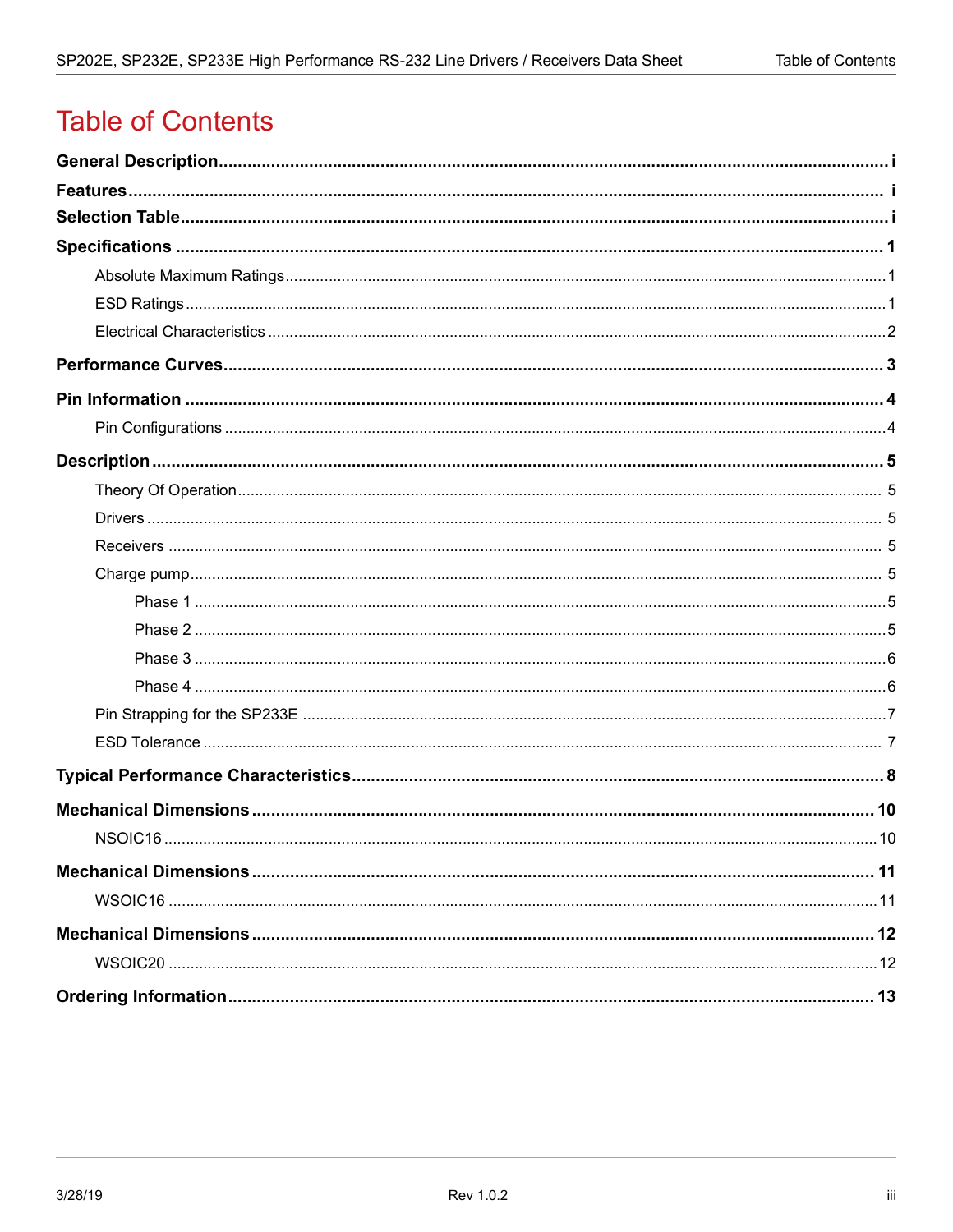# **List of Figures**

| Figure 11: SP232E Charge Pump Waveforms, When Fully Loaded with $3k\Omega$                                  |
|-------------------------------------------------------------------------------------------------------------|
| Figure 12: Loopback Results at 60kHz and 2500pF load, $(1 = TX_{IN}, 2 = TX_{OUT}/RX_{IN}, 3 = RX_{OUT})$ 8 |
|                                                                                                             |
|                                                                                                             |
|                                                                                                             |
|                                                                                                             |
|                                                                                                             |
|                                                                                                             |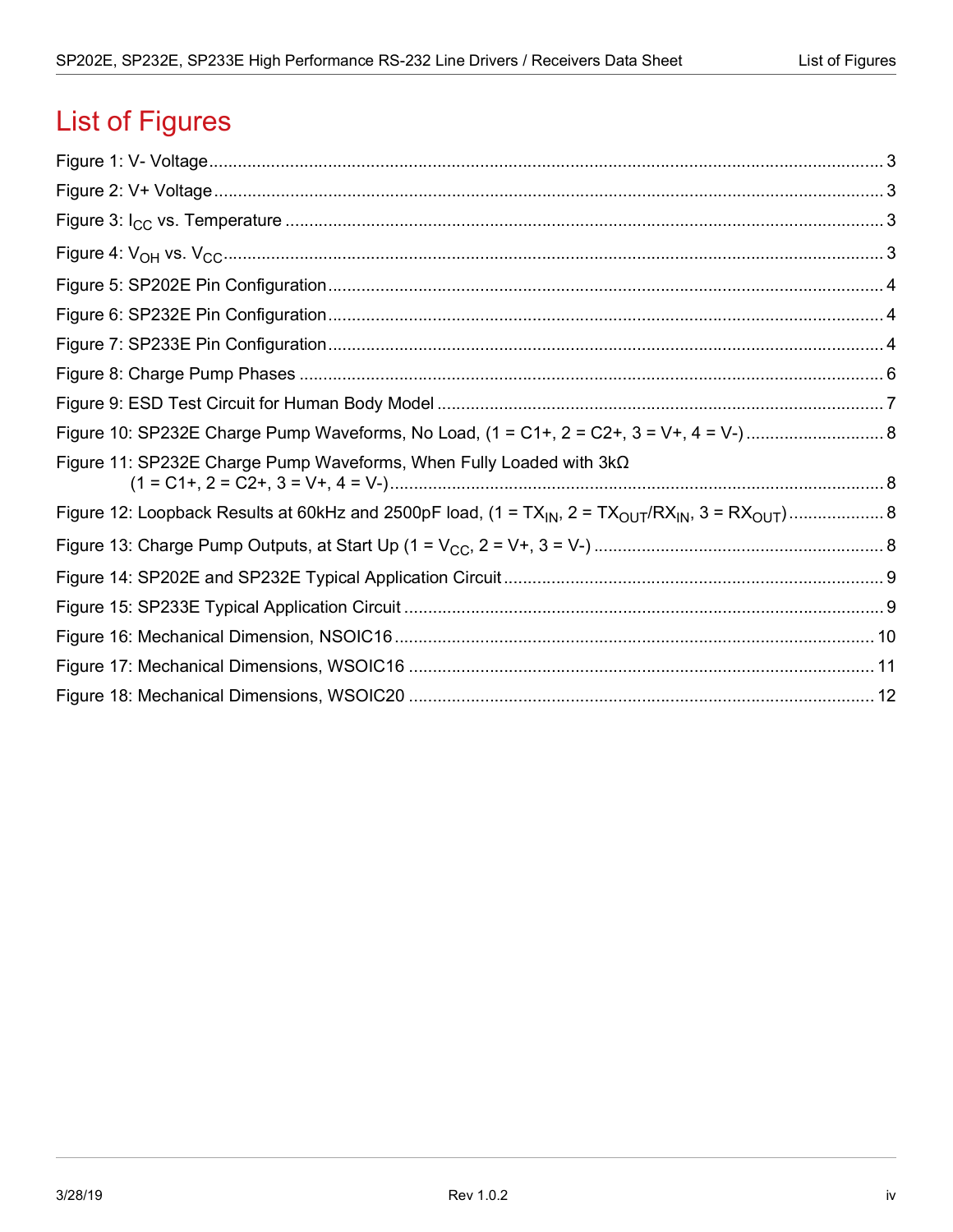# **List of Tables**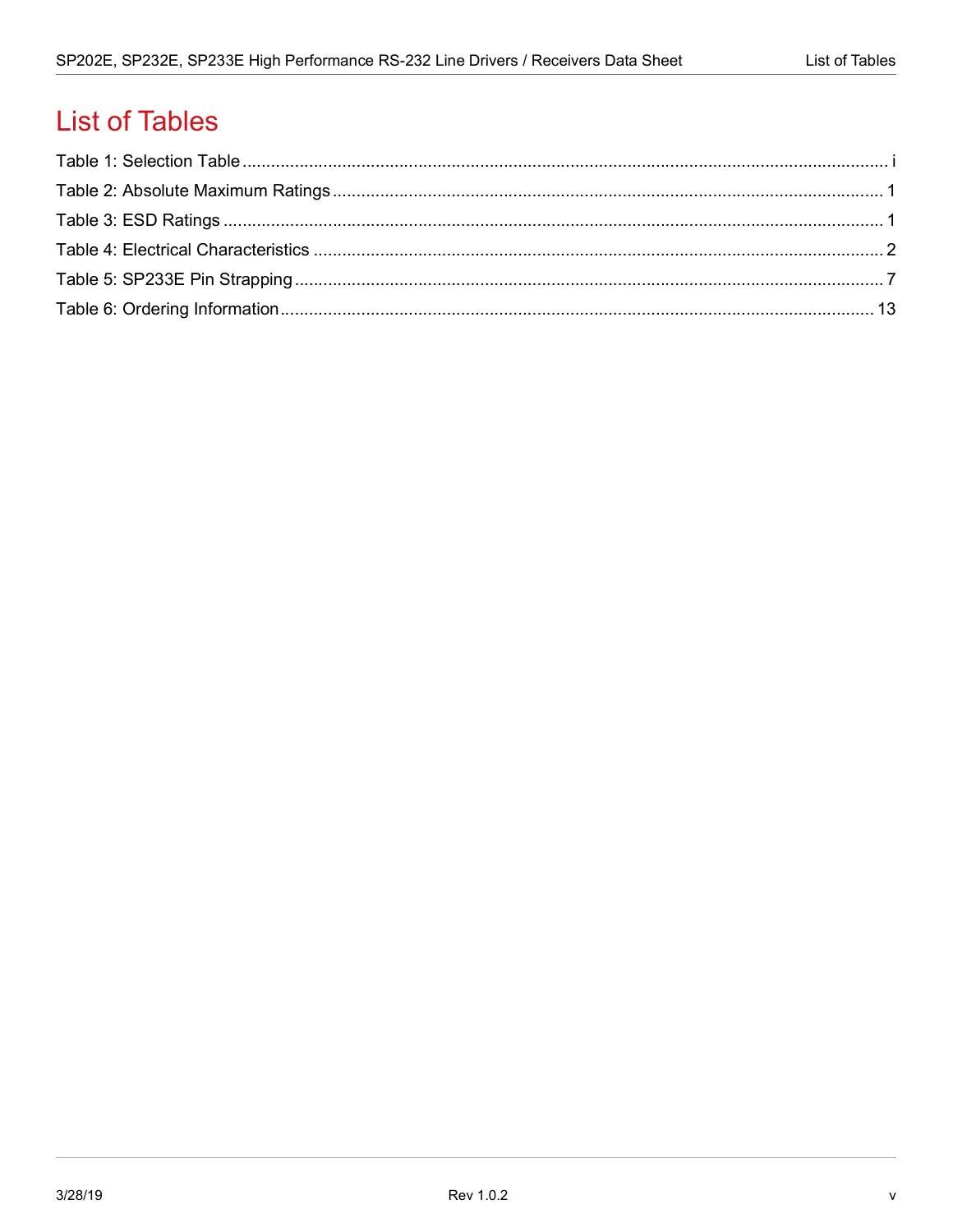# <span id="page-5-0"></span>**Specifications**

## <span id="page-5-1"></span>Absolute Maximum Ratings

**Important:** This is a stress rating only and functional operation of the device at these ratings or any other above those indicated in the operation section of the specification is not implied. Exposure to absolute maximum ratings conditions for extended periods of time may affect reliability.

#### <span id="page-5-3"></span>**Table 2: Absolute Maximum Ratings**

| <b>Parameter</b>                         | <b>Minimum</b> | <b>Maximum</b>        | <b>Units</b> |
|------------------------------------------|----------------|-----------------------|--------------|
| Supply voltage $(V_{CC})$                |                | 6.0                   | V            |
| $V +$                                    | $V_{CC}$ - 0.3 | 11.0                  | V            |
| $V -$                                    | $-11.0$        |                       | V            |
| Input Voltages                           |                |                       |              |
| $T_{IN}$                                 | $-0.3$         | $V_{CC}$ +0.3         | V            |
| $R_{IN}$                                 | $-15$          | 15                    | V            |
| <b>Output Voltages</b>                   |                |                       |              |
| T <sub>OUT</sub>                         | $V+$ , 0.3 $V$ | $V-, -0.3V$           | V            |
| $R_{OUT}$                                | $-0.3$         | $V_{\text{CC}} + 0.3$ | V            |
| <b>Short Circuit Duration</b>            |                |                       |              |
| T <sub>OUT</sub>                         |                | Continuous            |              |
| Package Power Dissipation                |                |                       |              |
| Small outline (derate 7mW/°C above 70°C) |                | 375                   | mW           |
| Storage temperature                      | $-65$          | 150                   | °C           |

## <span id="page-5-2"></span>ESD Ratings

#### <span id="page-5-4"></span>**Table 3: ESD Ratings**

| <b>Parameter</b>                 | Limit               | <b>United</b><br>ишк |
|----------------------------------|---------------------|----------------------|
| <b>HBM</b><br>(Human Body Model) | AA<br>ں ہے<br>- - - | kV                   |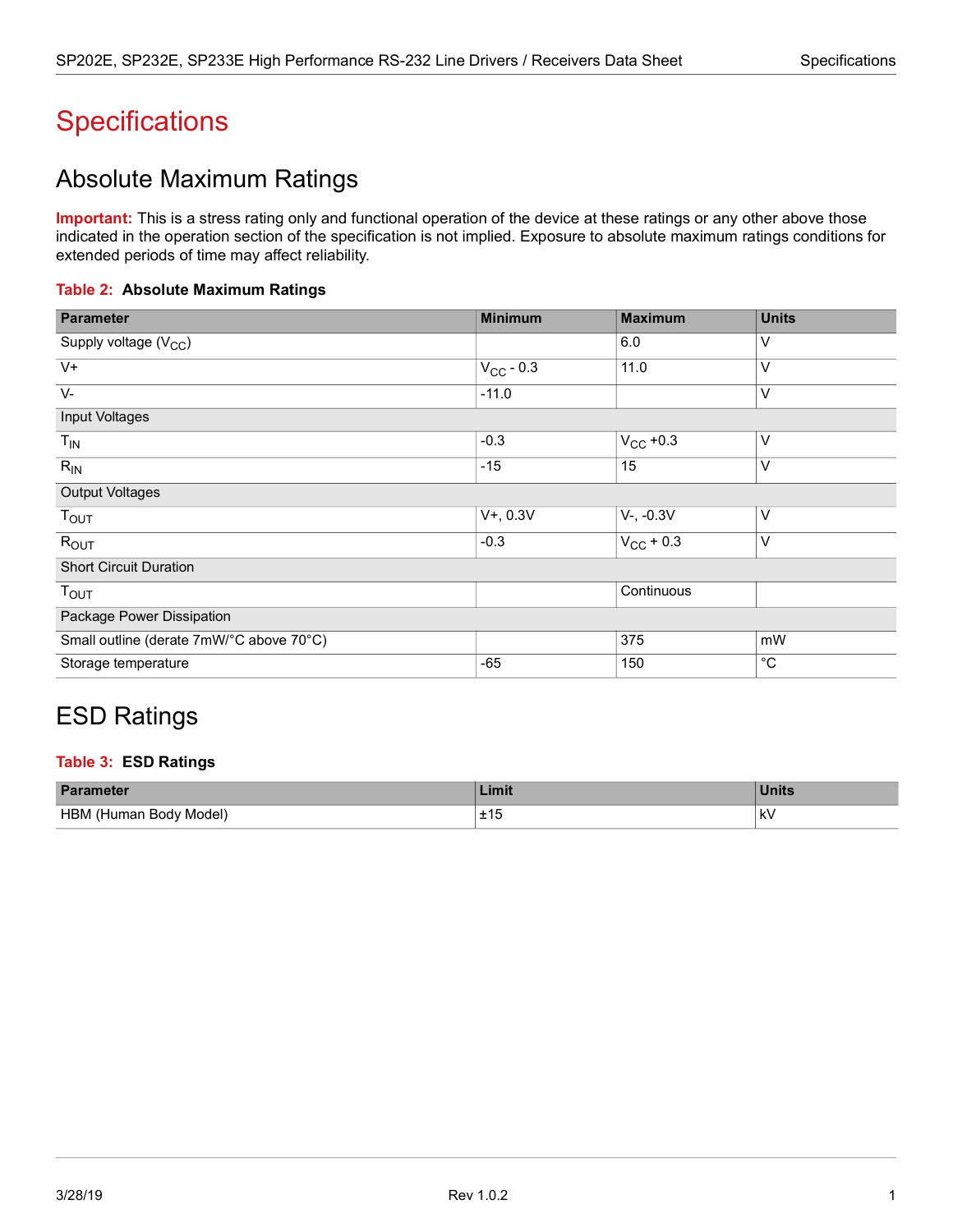### <span id="page-6-0"></span>Electrical Characteristics

 $V_{CC}$  = 5V ± 10%, 0.1µF charge pump capacitors, T<sub>MIN</sub> to T<sub>MAX</sub>, unless otherwise noted. Typical values are V<sub>CC</sub> = 5V and  $T_A = 25$ °C

#### <span id="page-6-1"></span>**Table 4: Electrical Characteristics**

| <b>Parameter</b>                             | <b>Test Condition</b>                                                         | <b>Minimum</b> | <b>Typical</b> | <b>Maximum</b> | <b>Units</b>            |
|----------------------------------------------|-------------------------------------------------------------------------------|----------------|----------------|----------------|-------------------------|
| <b>TTL Input</b>                             |                                                                               |                |                |                |                         |
| Logic threshold LOW                          | $T_{IN}$ , EN, SD, ON/OFF                                                     |                |                | 0.8            | $\vee$                  |
| Logic threshold HIGH                         | $T_{IN}$ , EN, SD, ON/OFF                                                     | 2.0            |                |                | V                       |
| Logic pull-up current                        | $T_{IN} = 0V$                                                                 |                | 15             | 200            | μA                      |
| <b>TTL Output</b>                            |                                                                               |                |                |                |                         |
| Output voltage LOW                           | $I_{\text{OUT}} = 3.2 \text{mA}, V_{\text{CC}} = 5V$                          |                |                | 0.4            | $\vee$                  |
| Output voltage HIGH                          | $I_{\text{OUT}} = -1.0 \text{mA}$                                             | 3.5            |                |                | $\overline{\vee}$       |
| RS-232 Output                                |                                                                               |                |                |                |                         |
| Output voltage swing                         | All transmitter outputs loaded with<br>3kΩ to GND                             | ±5.0           | ±6.0           |                | $\vee$                  |
| Output resistance                            | $V_{CC}$ = 0V, $V_{OUT}$ = $±2V$                                              | 300            |                |                | Ω                       |
| Output short circuit current                 | Infinite duration                                                             |                | ±18            |                | mA                      |
| Maximum data rate                            | $C_1 = 2500pF, R_1 = 3k\Omega$                                                | 120            | 240            |                | kbps                    |
| RS-232 Input                                 |                                                                               |                |                |                |                         |
| Voltage range                                |                                                                               | $-15$          |                | 15             | V                       |
| Voltage threshold LOW                        | $V_{CC}$ = 5V, T <sub>A</sub> = 25°C                                          | 0.8            | 1.2            |                | $\vee$                  |
| Voltage threshold HIGH                       | $V_{CC}$ = 5V, T <sub>A</sub> = 25°C                                          |                | 1.7            | 2.8            | $\overline{\mathsf{V}}$ |
| Hysteresis                                   | $V_{CC}$ = 5V, T <sub>A</sub> = 25°C                                          | 0.2            | 0.5            | 1.0            | $\vee$                  |
| Resistance                                   | $T_A = 25^{\circ}C, -15V \le V_{IN} \le 15V$                                  | $\mathfrak{S}$ | $\overline{5}$ | $\overline{7}$ | $k\Omega$               |
| <b>Dynamic Characteristics</b>               |                                                                               |                |                |                |                         |
| Driver propagation delay                     | TTL to RS-232; $C_1 = 50pF$                                                   |                | 1.5            | 3.0            | μs                      |
| Receiver propagation delay                   | RS-232 to TTL                                                                 |                | 0.1            | 1.0            | μs                      |
| Instantaneous slew rate                      | $C_1$ = 10pF, R <sub>1</sub> = 3-7kΩ, T <sub>A</sub> = 25°C                   |                |                | 30             | $V/\mu s$               |
| Transition region slew rate                  | $C_1$ = 2500pF, $R_1$ = 3k $\Omega$ , measured<br>from 3V to -3V or -3V to 3V |                | 10             |                | $V/\mu s$               |
| Power Requirements                           |                                                                               |                |                |                |                         |
| V <sub>CC</sub> power supply current         | No load, $V_{CC}$ = 5V, $T_A$ = 25°C                                          |                | $\mathfrak{S}$ | 5              | mA                      |
| V <sub>CC</sub> power supply current, loaded | All transmitters $R_1 = 3k\Omega$ , $T_A = 25^{\circ}C$                       |                | 15             |                | mA                      |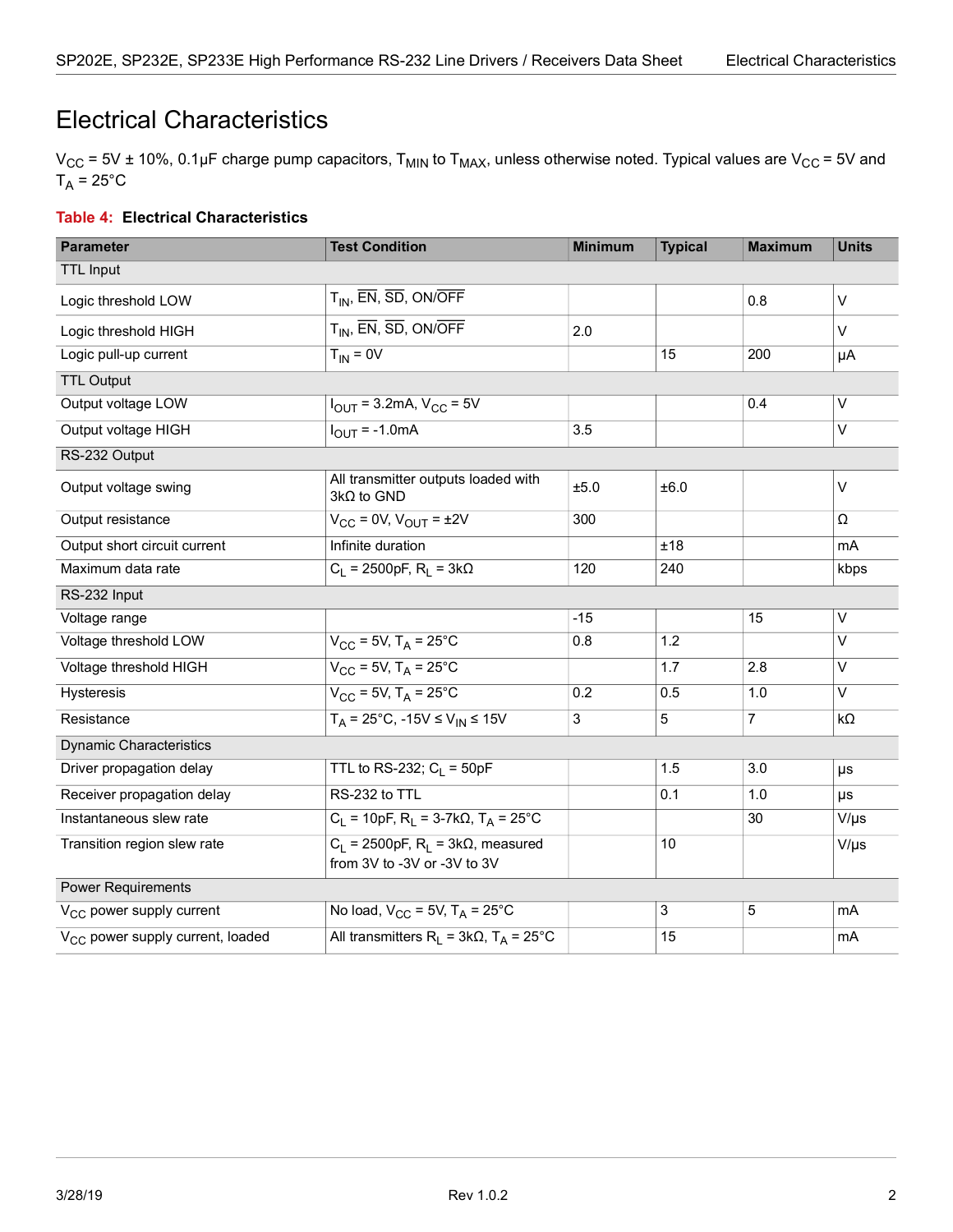## <span id="page-7-5"></span><span id="page-7-0"></span>Performance Curves





<span id="page-7-1"></span>

<span id="page-7-4"></span><span id="page-7-3"></span>

<span id="page-7-2"></span>

**Figure 1: V- Voltage Figure 2: V+ Voltage**

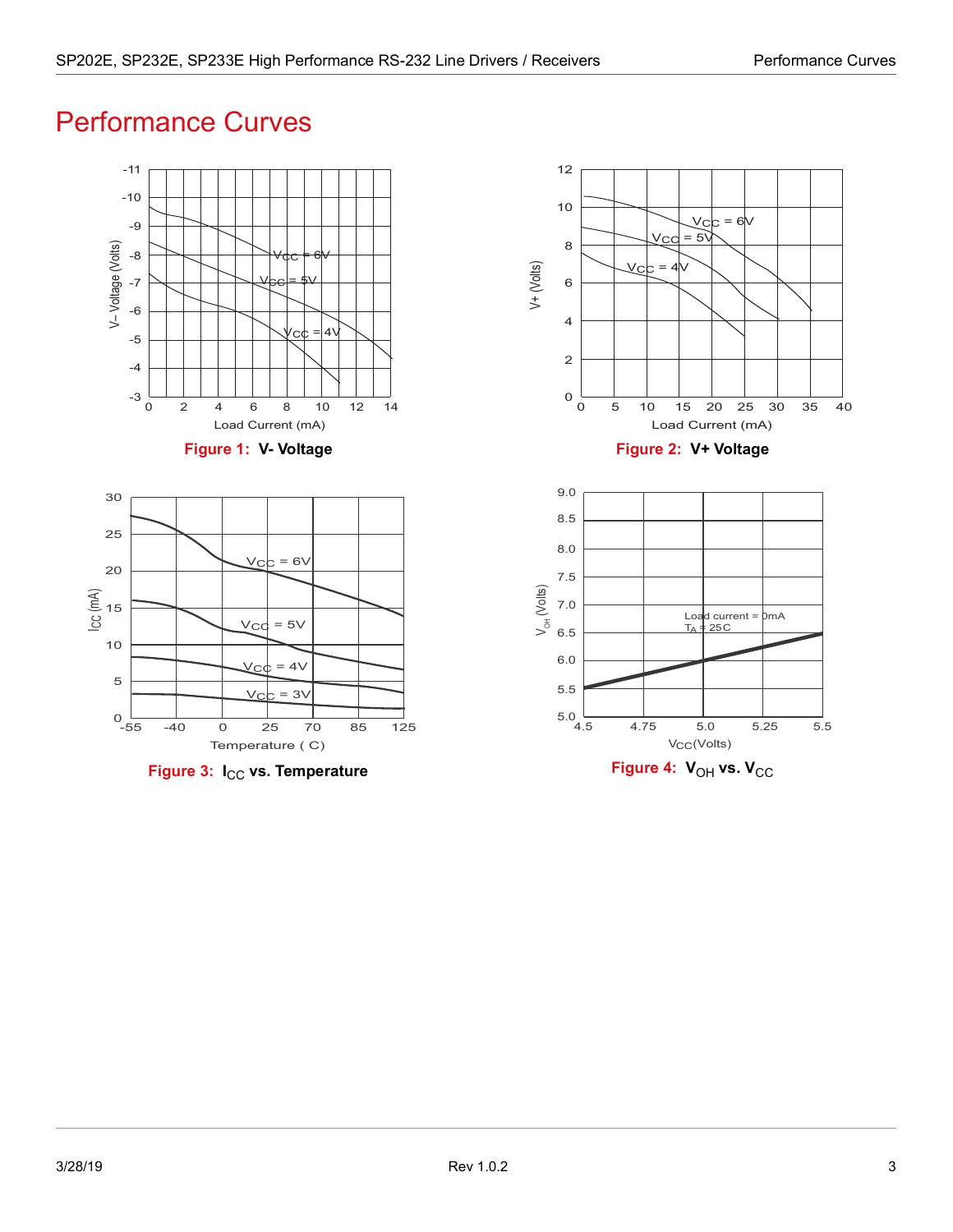## <span id="page-8-0"></span>Pin Information

### <span id="page-8-1"></span>Pin Configurations





<span id="page-8-2"></span>



<span id="page-8-3"></span>

<span id="page-8-4"></span>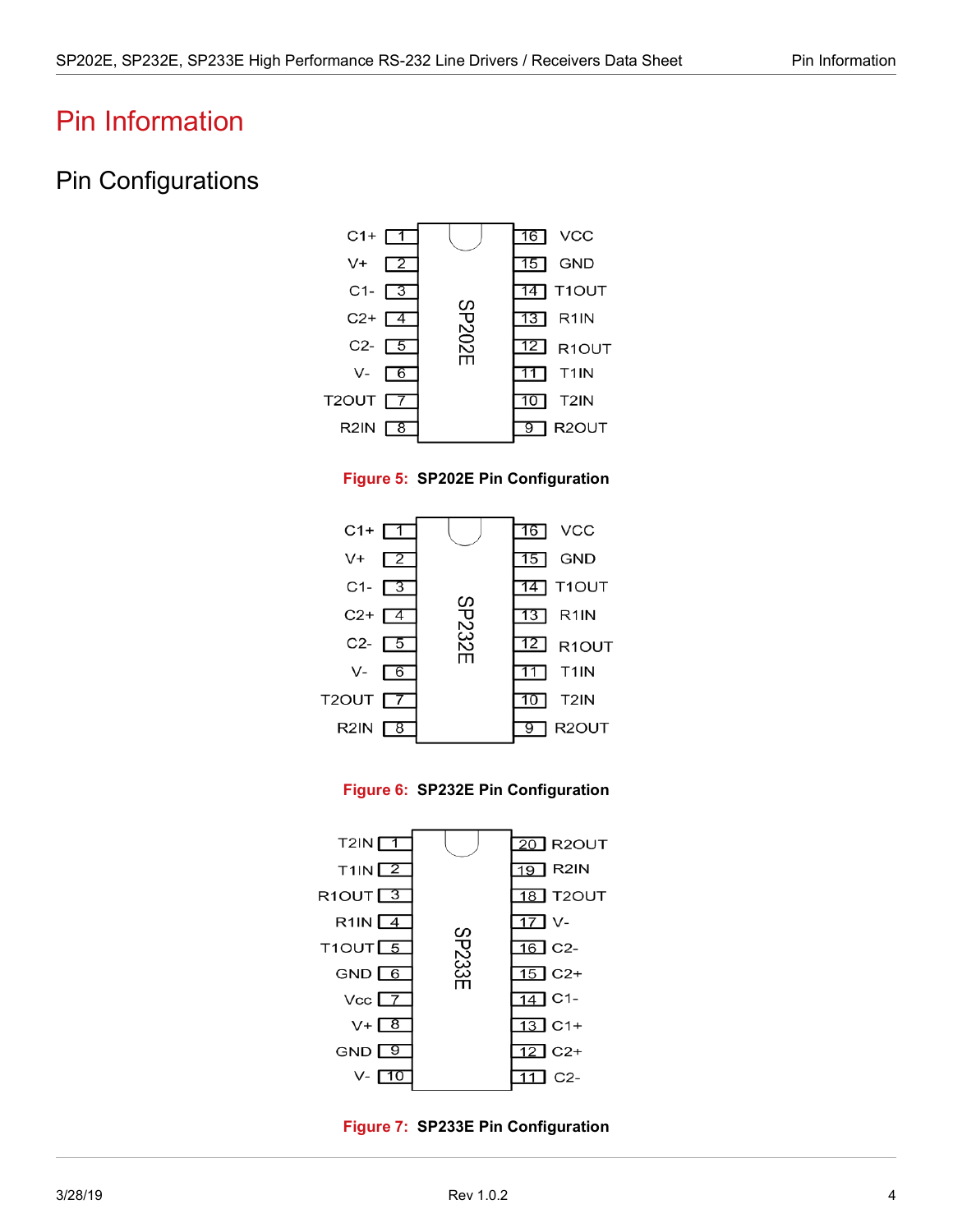# <span id="page-9-0"></span>**Description**

The SP202E, SP232E and SP233E devices are a family of line driver and receiver pairs that meet the EIA / TIA-232 and V-28 serial communications protocols. The ESD tolerance has been improved on these devices to over ±15kV for Human Body Model. These devices are pin-topin compatible with MaxLinear's SP232A and SP233A as well as popular industry standards.This family of parts offer a 120kbps data rate, 10V/us slew rate and an on-board charge pump that operates from a single 5V supply using 0.1µF ceramic capacitors.

The SP202E, SP232E and SP233E devices have internal charge pump voltage converters which allow them to operate from a single +5V supply. The charge pumps will operate with polarized or non-polarized capacitors ranging from 0.1 to 10µF and will generate the ±6V needed to generate the RS-232 output levels.

The SP233E design offers internal charge pump capacitors.

# <span id="page-9-1"></span>Theory Of Operation

The SP202E, SP232E and SP233E devices are made up of three basic circuit blocks: 1. Drivers, 2. Receivers, and 3. charge pump. Each block is described below.

### <span id="page-9-2"></span>**Drivers**

The drivers are inverting level transmitters that convert TTL or CMOS logic levels to EIA / TIA-232 levels with an inverted sense relative to the input logic levels. The typical driver output voltage swing is ±6V. Even under worst case loading conditions of 3kΩ and 2500pF, the driver output is guaranteed to be ±5.0V minimum, thus satisfying the RS-232 specification. The driver outputs are protected against infinite short-circuits to ground without degradation in reliability.

The slew rate of the driver output is internally limited to 30V/µs in order to meet the EIA standards (EIA-232F). Additionally, the driver outputs LOW to HIGH transition meets the monotonic output requirements of the standard.

## <span id="page-9-3"></span>Receivers

The receivers convert EIA / TIA-232 signal levels to inverted TTL or CMOS logic output levels. Since the input is usually from a transmission line, where long cable length and system interference can degrade the signal, the inputs have a typical hysteresis margin of 500mV. This ensures that the receiver is virtually immune to noisy transmission lines. The input thresholds are 0.8V minimum and 2.8V maximum, again well within the ±3V RS-232 requirements. Should an input be left unconnected, an internal 5kΩ pulldown resistor to ground will commit the output of the receiver to a HIGH state.

In actual system applications, it is quite possible for signals to be applied to receiver inputs before power is applied to the receiver circuitry. This occurs, for example, when a PC user attempts to print, only to realize that the printer wasn't turned on. In this case an RS-232 signal from the PC will appear on the receiver input at the printer. When the printer power is turned on, the receiver will operate normally. All of these devices are fully protected.

## <span id="page-9-4"></span>Charge pump

The charge pump is an Exar patented design and uses a unique approach compared to older less efficient designs. The charge pump requires 4 external capacitors and uses a four phase voltage shifting technique. The internal power supply consists of a dual charge pump that provides a driver output voltage swing of ±6V. The internal oscillator controls the four phases of the voltage shifting. A description of each phase follows:

#### <span id="page-9-5"></span>Phase 1

V<sub>SS</sub> charge store and double: The positive terminals of capacitors C1 and C2 are charged from  $V_{CC}$  with their negative terminals initially connected to ground. C1+ is then connected to ground and the stored charge from C1 is superimposed onto C2-. Since C2+ is still connected to  $V_{CC}$  the voltage potential across C2 is now 2 x  $V_{CC}$ .

#### <span id="page-9-6"></span>Phase 2

 $V_{SS}$  transfer and invert: Phase two connects the negative terminal of C2 to the  $V_{SS}$  storage capacitor and the positive terminal of C2 to ground. This transfers the doubled and inverted (V-) voltage onto C4. Meanwhile, capacitor C1 is charged from  $V_{CC}$  to prepare it for its next phase.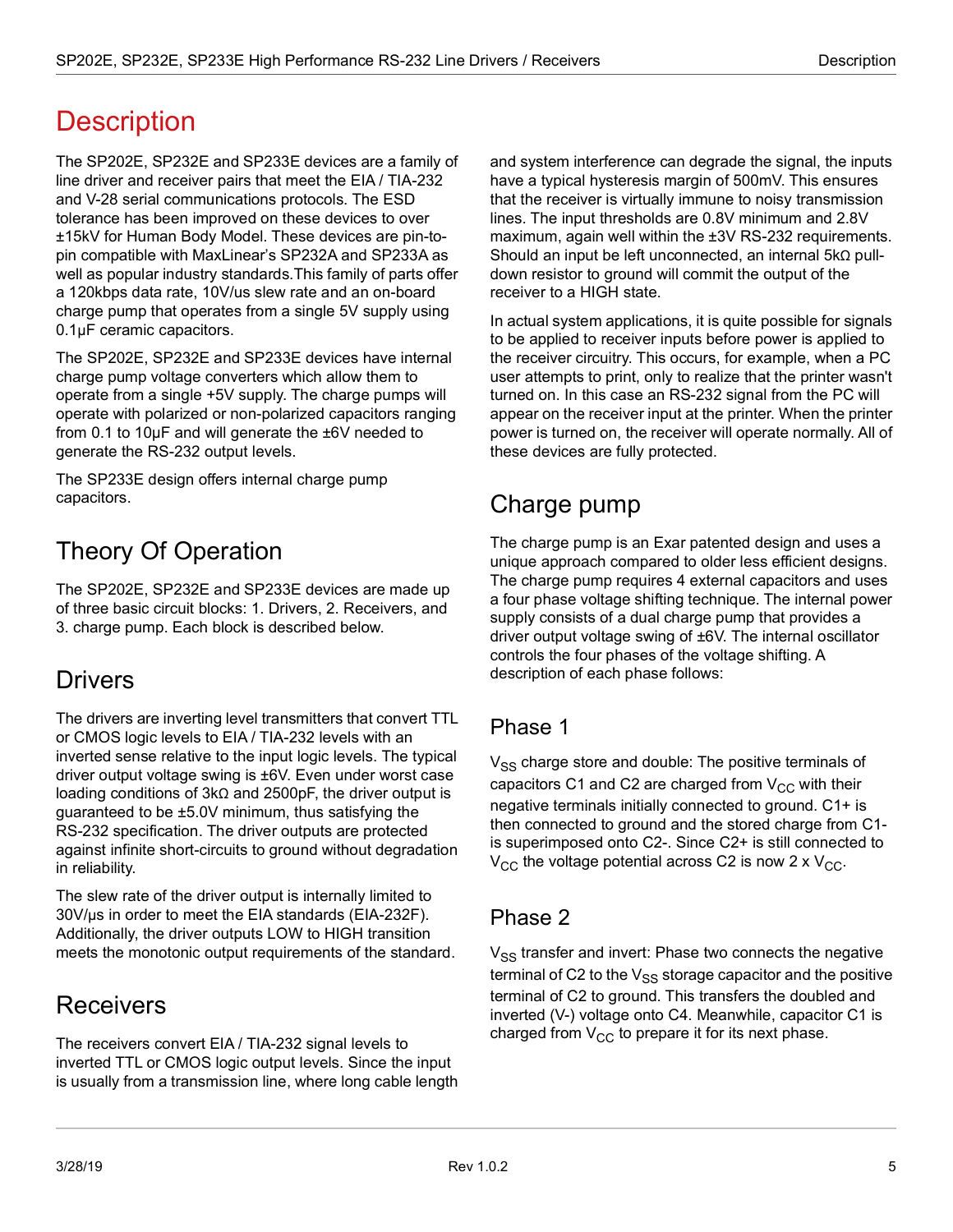#### <span id="page-10-0"></span>Phase 3

 $V_{DD}$  charge store and double: Phase three is identical to the first phase. The positive terminals of C1 and C2 are charged from  $V_{CC}$  with their negative terminals initially connected to ground. C1+ is then connected to ground and the stored charge from C1- is superimposed onto C2-. Since C2+ is still connected to  $V_{CC}$  the voltage potential across capacitor C2 is now 2 x  $V_{CC}$ .

#### <span id="page-10-1"></span>Phase 4

 $V<sub>DD</sub>$  transfer: The fourth phase connects the negative terminal of C2 to ground and the positive terminal of C2 to the  $V_{DD}$  storage capacitor. This transfers the doubled (V+) voltage onto C3. Meanwhile, capacitor C1 is charged from  $V_{CC}$  to prepare it for its next phase.

The clock rate for the charge pump typically operates at greater than 15kHz allowing the pump to run efficiently with small 0.1µF capacitors. Efficient operation depends on rapid charging and discharging of C1 and C2, therefore capacitors should be mounted as close as possible to the IC and have low ESR (equivalent series resistance). Inexpensive surface mount, ceramic capacitors are ideal for use on the charge pump. If polarized capacitors are used, the positive and negative terminals should be connected as shown in the typical operating circuit. A diagram of the individual phases are shown in [Figure 8](#page-10-2).



<span id="page-10-2"></span>**Figure 8: Charge Pump Phases**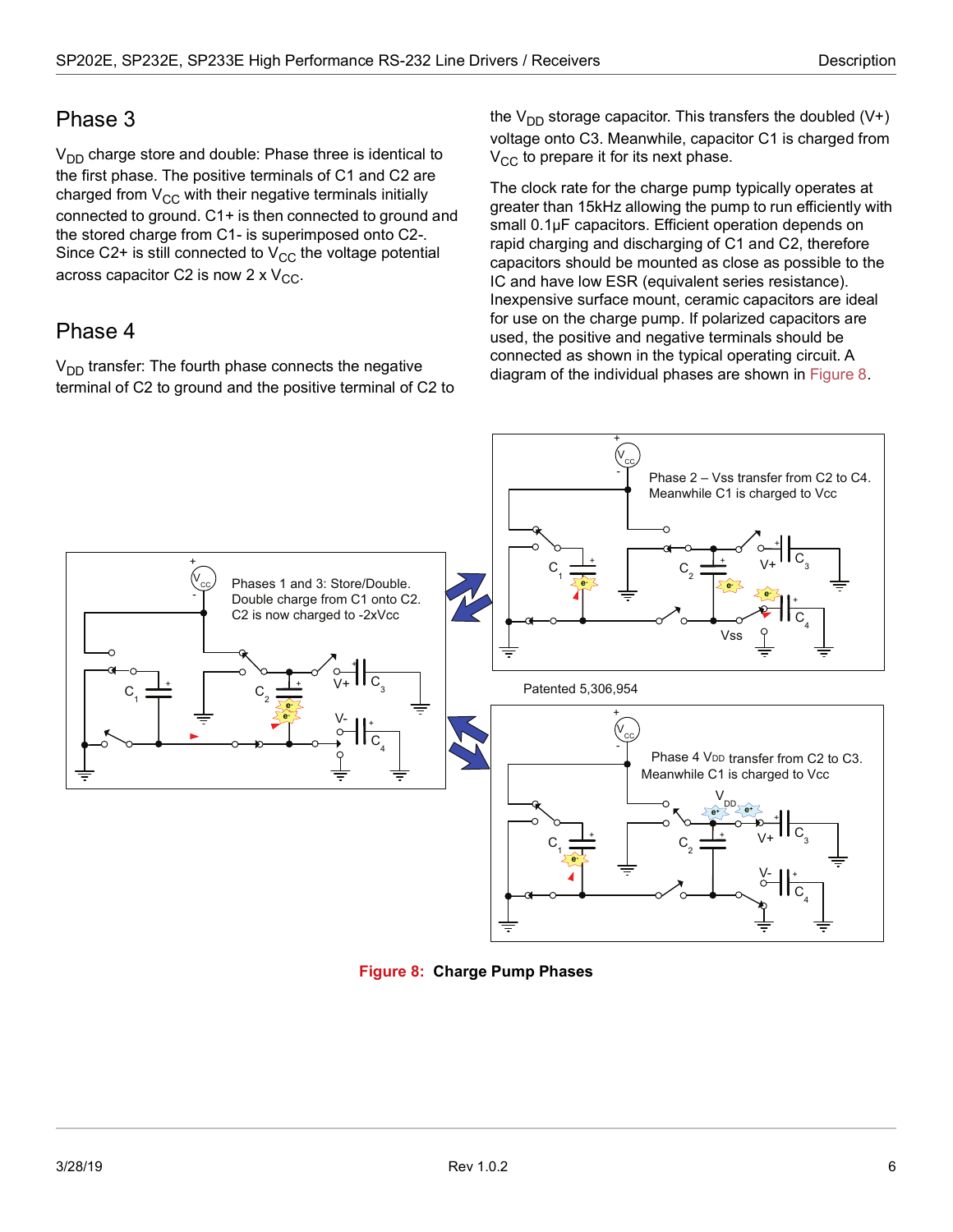## <span id="page-11-0"></span>Pin Strapping for the SP233E

To operate properly, the following pairs of pins must be externally wired together as noted in [Table 5:](#page-11-3)

#### <span id="page-11-3"></span>**Table 5: SP233E Pin Strapping**

| <b>Pins Wired Together</b> | <b>SOICW</b>                |
|----------------------------|-----------------------------|
| Two V- pins                | 10 & 17                     |
| Two C2+ pins               | 12 & 15                     |
| Two C- pins                | 11 & 16                     |
|                            | Connect pins 6 and 9 to GND |

### <span id="page-11-1"></span>ESD Tolerance

The SP202E, SP232E and SP233E devices incorporate ruggedized ESD cells on all driver outputs and receiver input pins. The ESD structure is improved over our previous family for more rugged applications and environments sensitive to electro-static discharges and associated transients. The improved ESD tolerance is at least ±15kV Human Body Model without damage nor latchup.

The Human Body Model has been the generally accepted ESD testing method for semiconductors. This method is also specified in MIL-STD-883, Method 3015.7 for ESD testing.

The premise of this ESD test is to simulate the human body's potential to store electro-static energy and discharge it to an integrated circuit. The simulation is performed by using a test model as shown in [Figure 9](#page-11-2). This method will test the IC's capability to withstand an ESD transient during normal handling such as in manufacturing areas where the IC's tend to be handled frequently.



<span id="page-11-2"></span>**Figure 9: ESD Test Circuit for Human Body Model**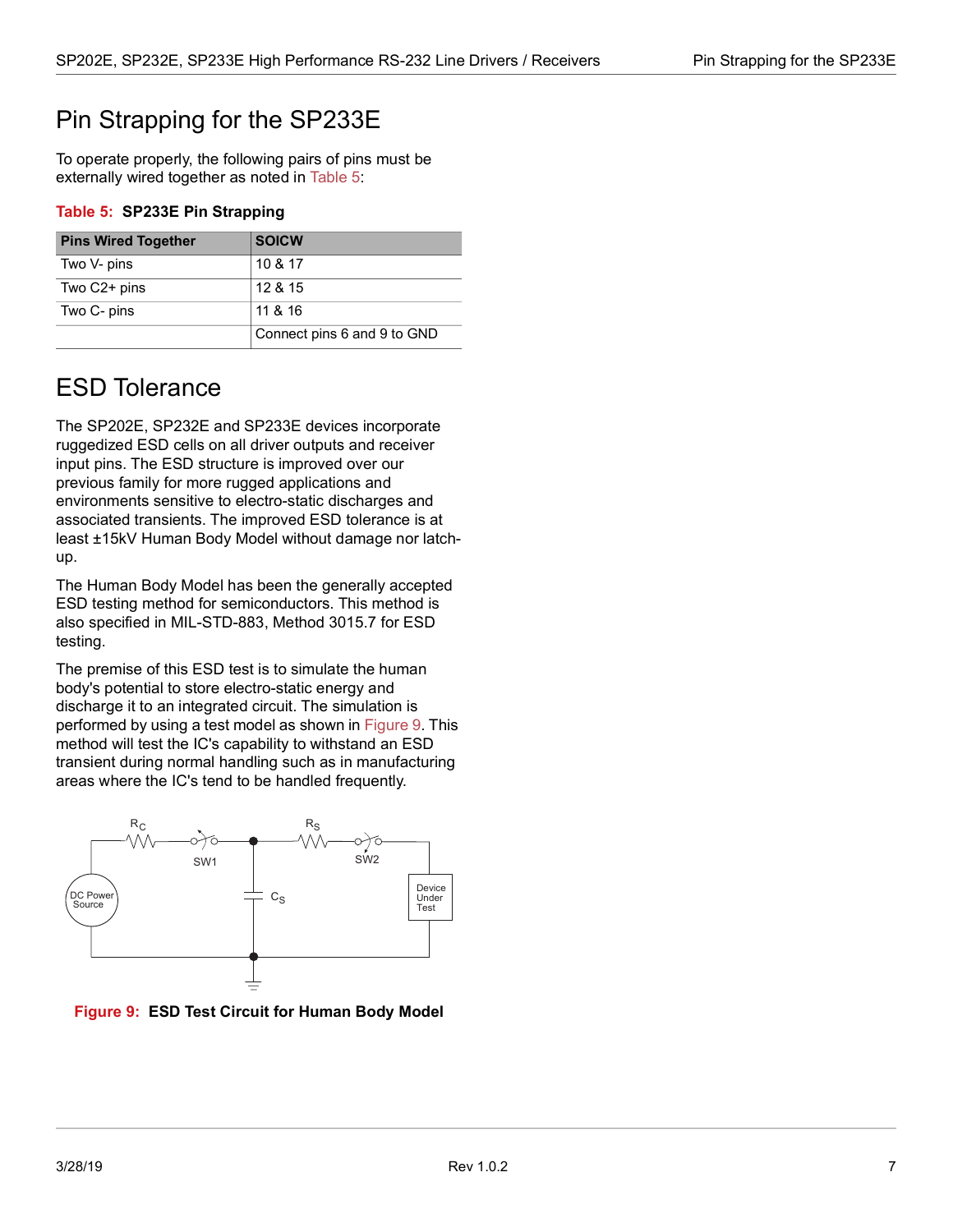# <span id="page-12-5"></span><span id="page-12-0"></span>Typical Performance Characteristics



<span id="page-12-1"></span>

<span id="page-12-3"></span>



<span id="page-12-2"></span>**Figure 11: SP232E Charge Pump Waveforms When Fully Loaded with 3kΩ**  $(1 = C1+, 2 = C2+, 3 = V+, 4 = V)$ 

<span id="page-12-4"></span>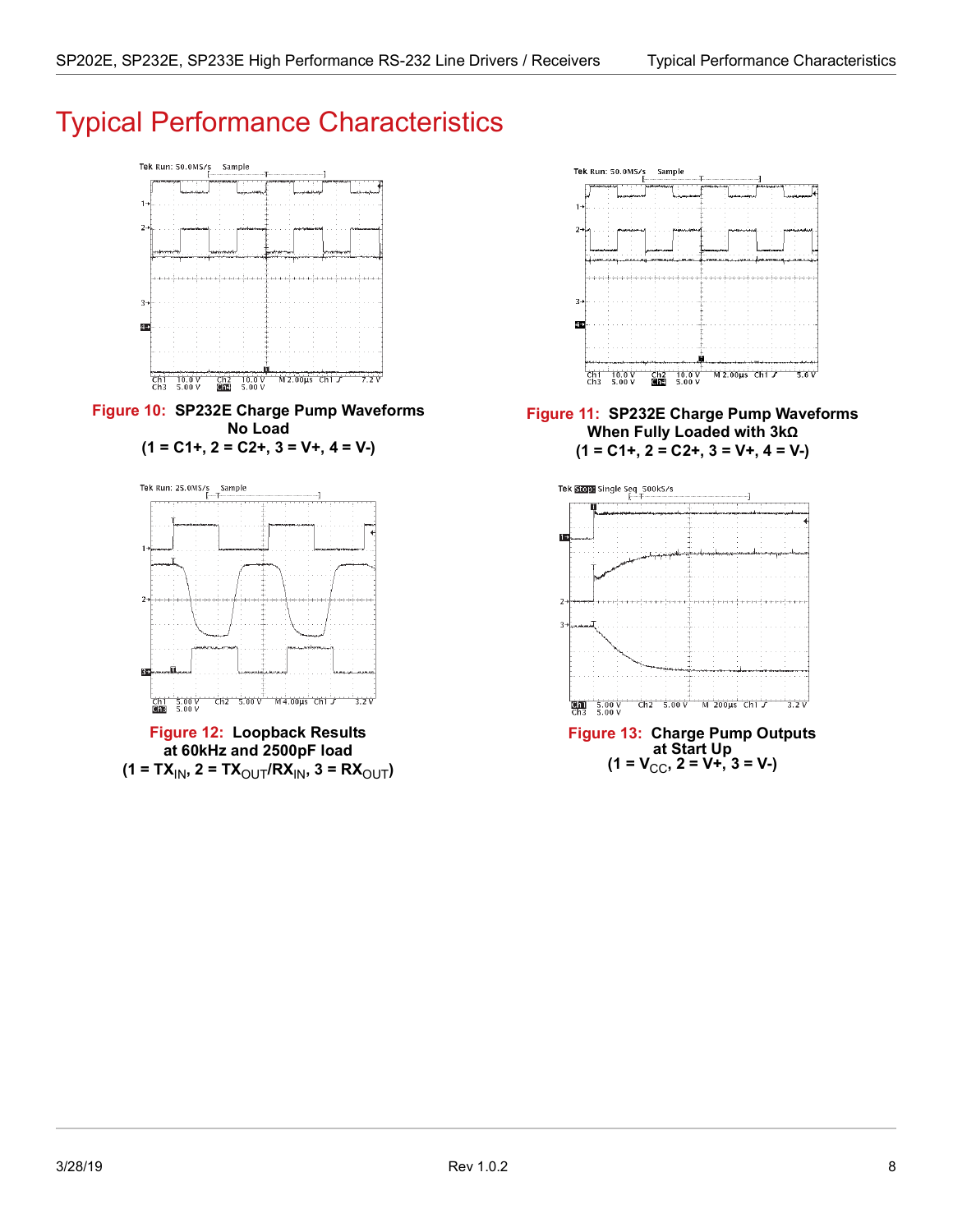

<span id="page-13-0"></span>



\* Do not make connections to these pins

<span id="page-13-1"></span>**Figure 15: SP233E Typical Application Circuit**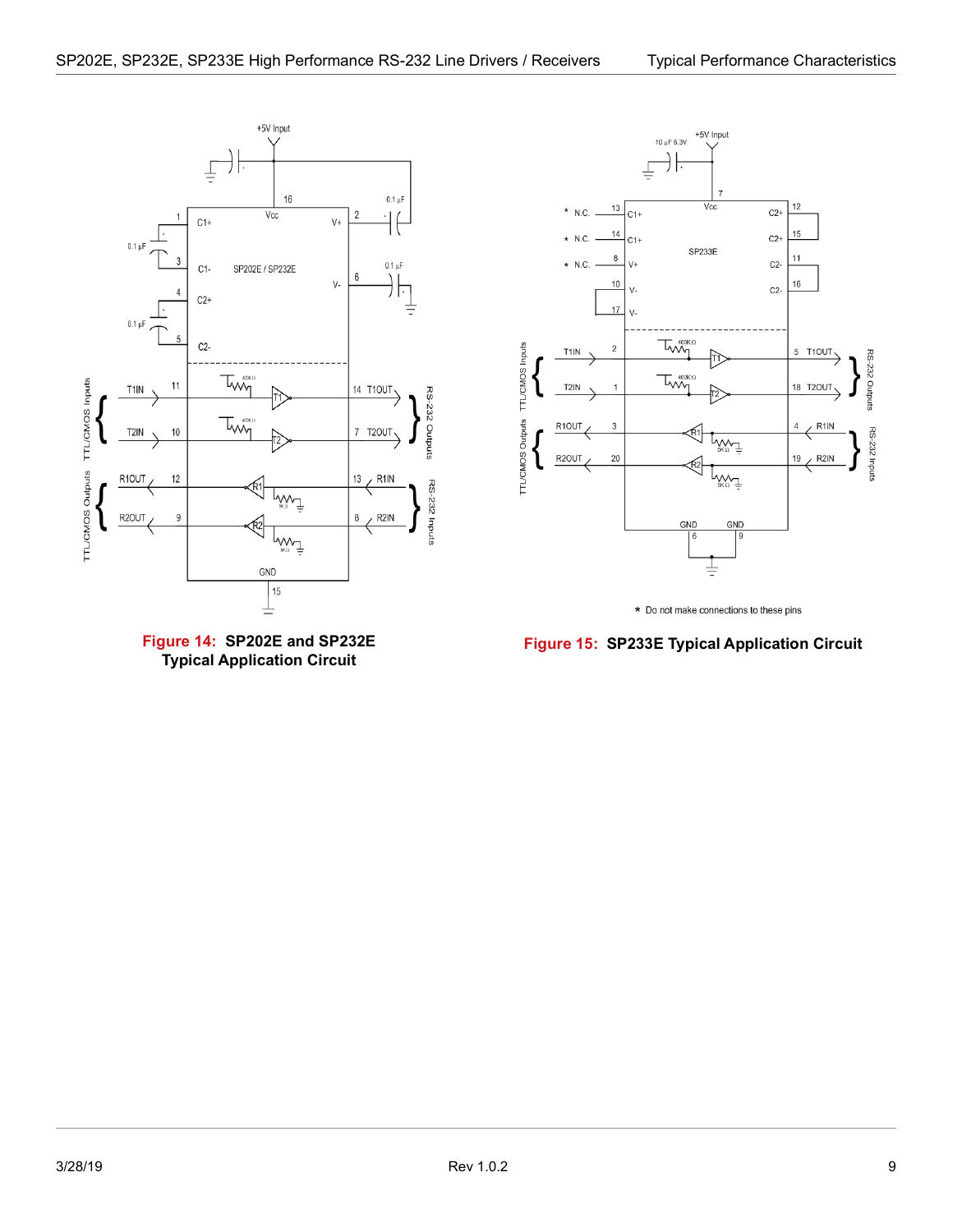# <span id="page-14-0"></span>Mechanical Dimensions

## <span id="page-14-1"></span>NSOIC16

Top View





Side View



| PACKAGE OUTLINE NSOIC .150" BODY<br>JEDEC MS-012 VARIATION AC |                                           |                                 |             |                     |                           |             |
|---------------------------------------------------------------|-------------------------------------------|---------------------------------|-------------|---------------------|---------------------------|-------------|
|                                                               | COMMON DIMENSIONS IN MM<br>(Control Unit) |                                 |             |                     | COMMON DIMENSIONS IN INCH |             |
| <b>SYMBOLS</b>                                                |                                           |                                 |             | (Reference Unit)    |                           |             |
|                                                               | MIN                                       | <b>NOM</b>                      | MAX         | MIN                 | <b>NOM</b>                | MAX         |
| Α                                                             | 1.35                                      | $\overline{\phantom{0}}$        | 1.75        | 0.053               | ÷.                        | 0.069       |
| A <sub>1</sub>                                                | 0.10                                      |                                 | 0.25        | 0.004               |                           | 0.010       |
| A <sub>2</sub>                                                | 1.25                                      |                                 | 1.65        | 0.049               |                           | 0.065       |
| b                                                             | 0.31                                      |                                 | 0.51        | 0.012<br>0.020      |                           |             |
| c                                                             | 0.17                                      |                                 | 0.25        | 0.007               |                           | 0.010       |
| E                                                             |                                           | 0.236 BSC<br>6.00<br><b>BSC</b> |             |                     |                           |             |
| E1                                                            | 3.90<br><b>BSC</b>                        |                                 |             | 0.154<br><b>BSC</b> |                           |             |
| e                                                             |                                           | 1.27 BSC                        |             |                     | 0.050<br><b>BSC</b>       |             |
| h                                                             | 0.25                                      |                                 | 0.50        | 0.010               |                           | 0.020       |
| L                                                             | 0.40                                      |                                 | 1.27        | 0.016               |                           | 0.050       |
| L1                                                            |                                           | 1.04 REF                        |             |                     | <b>REF</b><br>0.041       |             |
| L <sub>2</sub>                                                |                                           | 0.25 BSC                        |             |                     | 0.010 BSC                 |             |
| R                                                             | 0.07                                      |                                 |             | 0.003               |                           |             |
| R1                                                            | 0.07                                      |                                 |             | 0.003               |                           |             |
| q                                                             | 0.                                        | ÷                               | $8^{\circ}$ | 0.                  |                           | $8^{\circ}$ |
| q                                                             | $5^{\circ}$                               |                                 | 15"         | 5.                  |                           | 15"         |
| q2                                                            | Ü.                                        |                                 |             | 0.                  |                           |             |
| D                                                             | 0.390<br><b>BSC</b><br>9.90<br><b>BSC</b> |                                 |             |                     |                           |             |
| N                                                             |                                           | 16                              |             |                     |                           |             |

Drawing No: POD-00000114Revision: A

<span id="page-14-2"></span>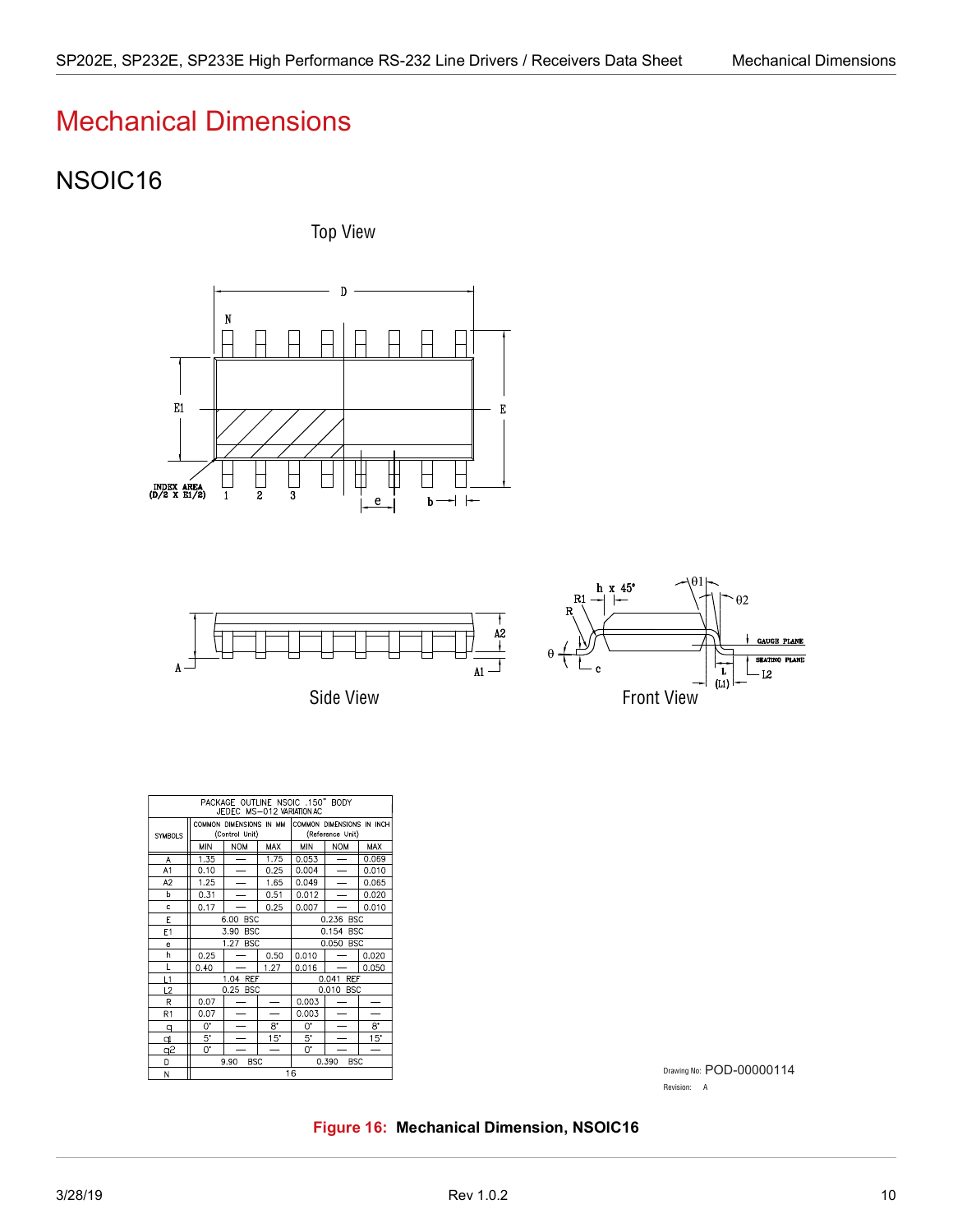# <span id="page-15-0"></span>Mechanical Dimensions

## <span id="page-15-1"></span>WSOIC16









| PACKAGE OUTLINE SOIC .300" BODY<br>JEDEC MS-013 VARIATION AA |                                           |                          |                                                 |                     |                          |            |  |
|--------------------------------------------------------------|-------------------------------------------|--------------------------|-------------------------------------------------|---------------------|--------------------------|------------|--|
| <b>SYMBOLS</b>                                               | COMMON DIMENSIONS IN MM<br>(Control Unit) |                          | COMMON DIMENSIONS IN INCHES<br>(Reference Unit) |                     |                          |            |  |
|                                                              | <b>MIN</b>                                | <b>NOM</b>               | <b>MAX</b>                                      | <b>MIN</b>          | <b>NOM</b>               | <b>MAX</b> |  |
| Α                                                            | 2.35                                      | $\overline{\phantom{0}}$ | 2.65                                            | 0.093               | $\overline{\phantom{0}}$ | 0.104      |  |
| A1                                                           | 0.10                                      |                          | 0.30                                            | 0.004               | $\equiv$                 | 0.012      |  |
| A2                                                           | 2.05                                      |                          | 2.55                                            | 0.081               |                          | 0.100      |  |
| b                                                            | 0.31                                      |                          | 0.51                                            | 0.012<br>0.020      |                          |            |  |
| C                                                            | 0.20                                      |                          | 0.33                                            | 0.008               |                          | 0.013      |  |
| E                                                            |                                           | 10.30 BSC                |                                                 | 0.406 BSC           |                          |            |  |
| E1                                                           |                                           | 7.50<br><b>BSC</b>       |                                                 |                     | <b>BSC</b><br>0.295      |            |  |
| e                                                            |                                           | 1.27 BSC                 |                                                 | 0.050<br><b>BSC</b> |                          |            |  |
| h                                                            | 0.25                                      |                          | 0.75                                            | 0.010               |                          | 0.030      |  |
| Г                                                            | 0.40                                      |                          | 1.27                                            | 0.016               |                          | 0.050      |  |
| L1                                                           | 1.40 REF                                  |                          |                                                 |                     | 0.055 REF                |            |  |
| L2                                                           |                                           | 0.25 BSC                 |                                                 |                     | 0.010 BSC                |            |  |
| К                                                            | 0.07                                      |                          |                                                 | 0.003               |                          |            |  |
| R1                                                           | 0.07                                      |                          |                                                 | 0.003               |                          |            |  |
| $\theta$                                                     | 0.                                        | -                        | 8.                                              | 0.                  | -                        | 8.         |  |
| $\theta$ 1                                                   | 5.                                        |                          | 15°                                             | 5.                  |                          | 15"        |  |
| 02                                                           | 0.                                        |                          |                                                 | 0.                  |                          |            |  |
| D                                                            | 10.30<br><b>BSC</b><br>0.405 BSC          |                          |                                                 |                     |                          |            |  |
| N                                                            | 16                                        |                          |                                                 |                     |                          |            |  |

Drawing No: POD-00000115 Revision: B

<span id="page-15-2"></span>**Figure 17: Mechanical Dimensions, WSOIC16**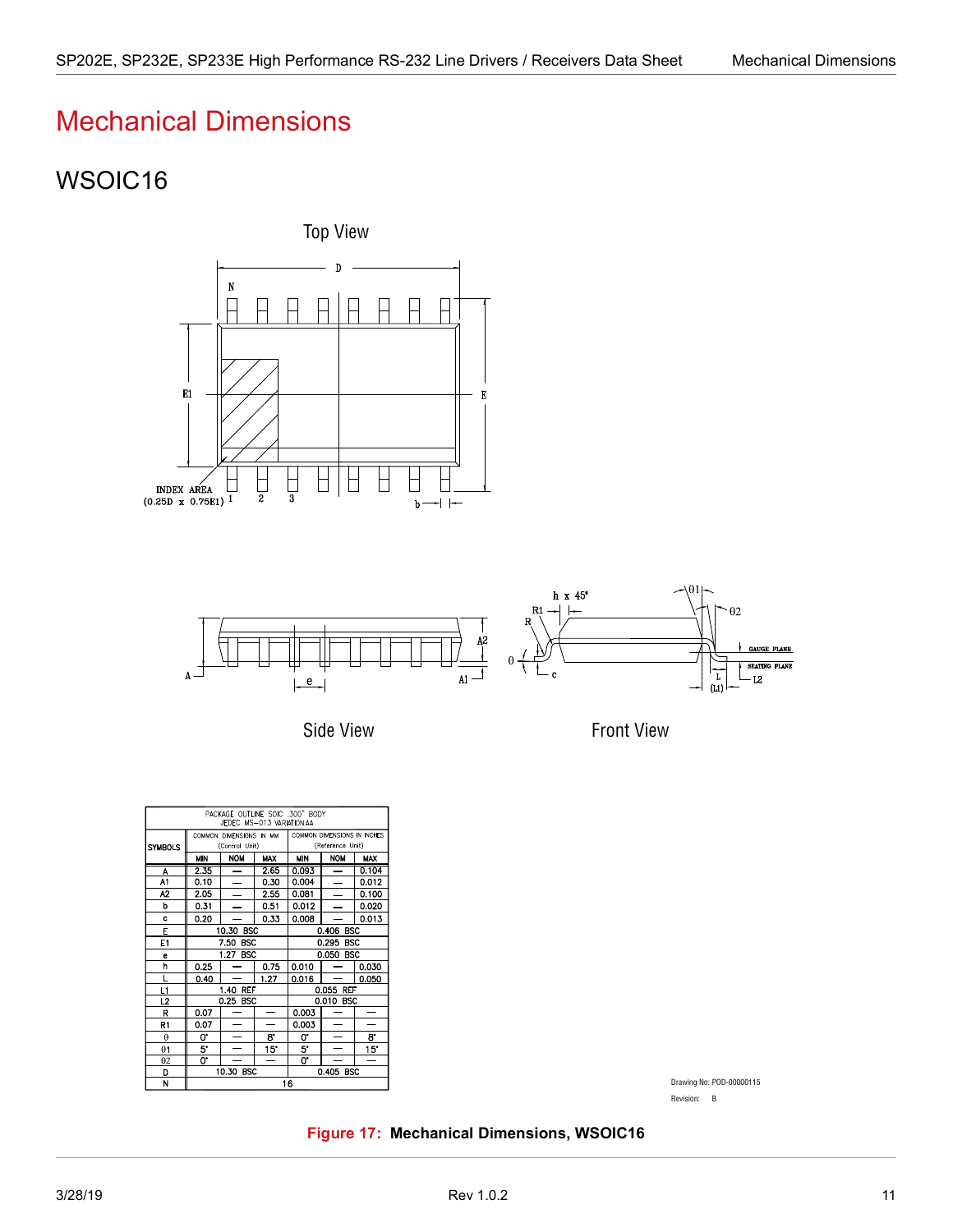## <span id="page-16-0"></span>Mechanical Dimensions

### <span id="page-16-1"></span>WSOIC20



<span id="page-16-2"></span>TERMINAL DETAILS

- ALL DIMENSIONS ARE IN MILLIMETERS, ANGLES ARE IN DEGREES.

- DIMENSIONS AND TOLERANCE PER JEDEC MS-013 AC.

Revision: A Drawing No.: POD-000000 146

**Figure 18: Mechanical Dimensions, WSOIC20**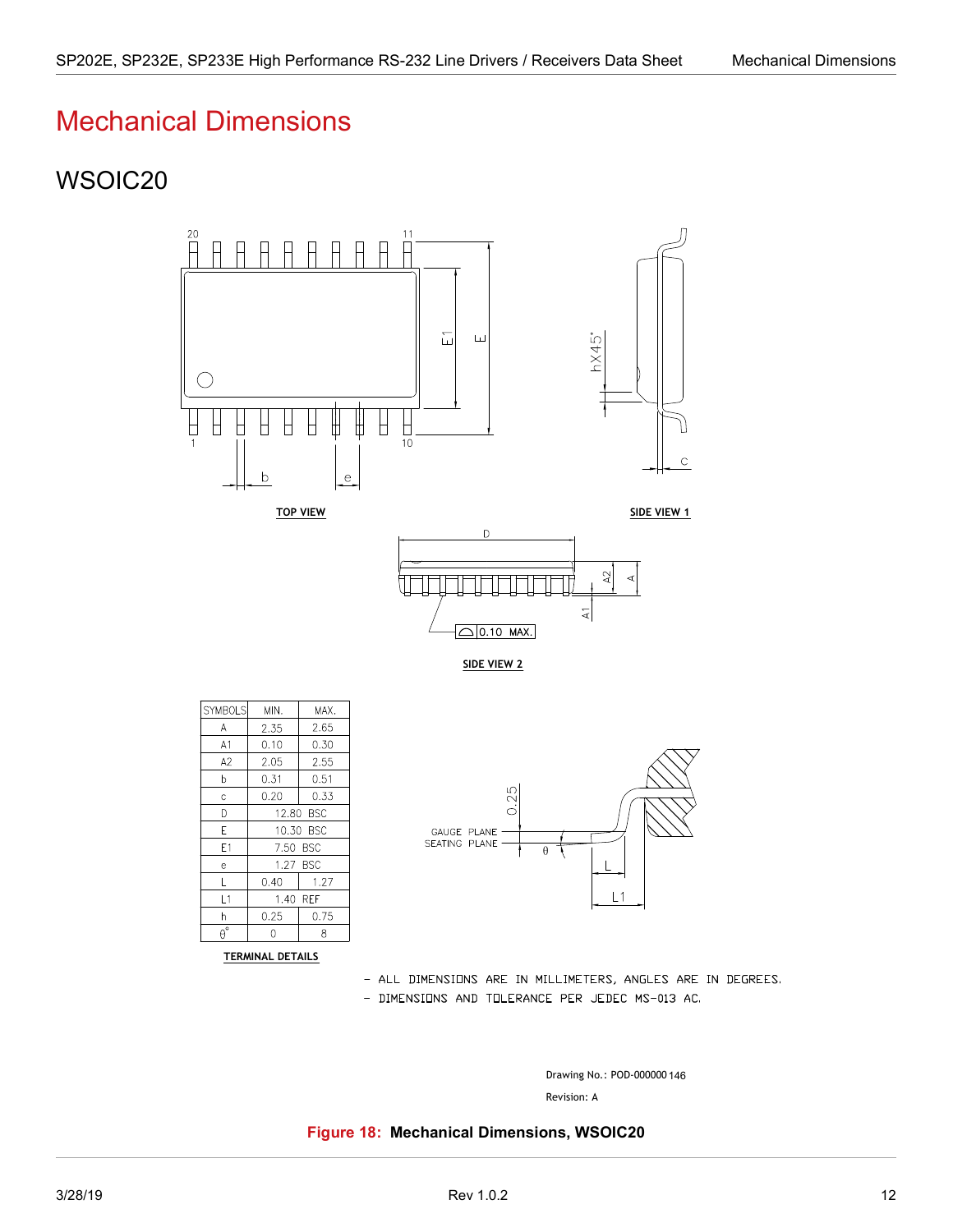# <span id="page-17-1"></span><span id="page-17-0"></span>Ordering Information

#### <span id="page-17-2"></span>**Table 6: Ordering Information**

| <b>Ordering Part Number</b> | <b>Operating Temperature Range</b>  | <b>Lead-Free</b>   | Package             | <b>Packaging Method</b> |
|-----------------------------|-------------------------------------|--------------------|---------------------|-------------------------|
| SP202ECN-L                  |                                     |                    | NSOIC <sub>16</sub> | Tube                    |
| SP202ECN-L/TR               | $0^{\circ}$ C to $70^{\circ}$ C     |                    |                     | Reel                    |
| SP202ECT-L                  |                                     |                    | WSOIC <sub>16</sub> | Tube                    |
| SP202ECT-L/TR               |                                     |                    |                     | Reel                    |
| SP202EEN-L                  |                                     |                    | NSOIC <sub>16</sub> | Tube                    |
| SP202EEN-L/TR               | -40 $^{\circ}$ C to 85 $^{\circ}$ C | Yes <sup>(2)</sup> |                     | Reel                    |
| SP202EET-L/TR               |                                     |                    | WSOIC <sub>16</sub> | Reel                    |
| SP232ECN-L                  |                                     |                    | NSOIC <sub>16</sub> | Tube                    |
| SP232ECN-L/TR               | $0^{\circ}$ C to $70^{\circ}$ C     |                    |                     | Reel                    |
| SP232ECT-L/TR               |                                     |                    | WSOIC <sub>16</sub> | Reel                    |
| SP232EEN-L                  |                                     |                    | NSOIC <sub>16</sub> | Tube                    |
| SP232EEN-L/TR               | -40 $^{\circ}$ C to 85 $^{\circ}$ C |                    |                     | Reel                    |
| SP232EET-L/TR               |                                     |                    | WSOIC <sub>16</sub> | Reel                    |
| SP233EET-L                  |                                     |                    | WSOIC <sub>20</sub> | Tube                    |

1. Refer to [www.maxlinear.com/SP202E,](www.maxlinear.com/SP202E)<www.maxlinear.com/SP232E>, and <www.maxlinear.com/SP233E>for most up-to-date Ordering Information.

2. Visit[www.maxlinear.com](http://www.maxlinear.com) for additional information on Environmental Rating.